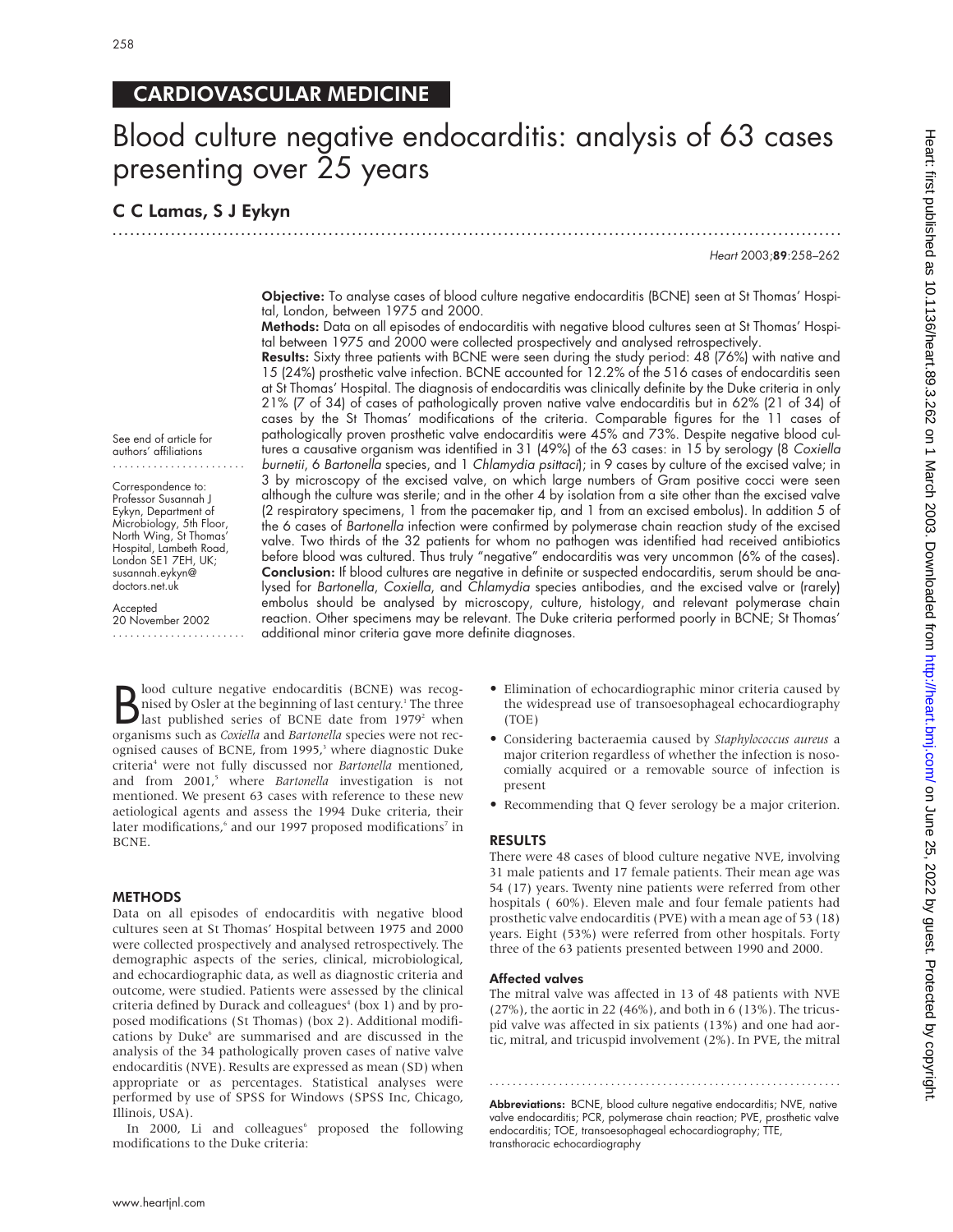#### Box 1: Duke criteria for diagnosis of infective endocarditis<sup>4</sup>

#### Definite infective endocarditis

- Pathological criteria
	- microorganisms shown by culture or histology in a vegetation, or in a vegetation that has embolised, or in an intracardiac abscess or
	- pathological lesions: vegetation or intracardiac abscess present, confirmed by histology showing active endocarditis
- Clinical criteria, using specific definitions\*: two major criteria, or one major and three minor criteria, or five minor criteria

#### Possible infective endocarditis

• Findings consistent with infective endocarditis that fall short of "definite" but are not "rejected"

#### Rejected

- Firm alternative diagnosis for manifestations of endocarditis, or
- Resolution of manifestations of endocarditis with antibiotics for four days or less, or
- No pathological evidence of infective endocarditis at surgery or necropsy, after administration of antibiotics for four days or less

## \*Specific definitions of proposed criteria

Major criteria:

- Positive blood culture for infective endocarditis: – typical microorganisms for infective endocarditis from two separate blood cultures (viridans streptococci, Strep
	- tococcus bovis, Haemophilus sp, Actinobacillus sp, Cardiobacterium sp, Eikenella sp, Kingella sp, or community acquired Staphylococcus aureus or enterococci) in the absence or a primary focus, or
	- persistently positive blood culture, defined as recovery of a microorganism consistent with infective endocarditis from (a) blood cultures drawn more than 12 hours apart; or (b) all of three or a majority of four or more separate blood cultures, with first and last drawn at least one hour apart
- Evidence of endocardial involvement
	- positive echocardiogram for infective endocarditis: (a) oscillating intracardiac mass, on valve or supporting structures, or in the path or regurgitant jets, or on implanted material, in the absence of an alternative anatomic explanation; or (b) abscess; or (c) new partial dehiscence of prosthetic valve or
- new valvar regurgitation Minor criteria
- Predisposition: predisposing heart condition or intravenous drug use
- Fever  $\geq 38^{\circ}$ C
- Vascular phenomena: major arterial emboli, septic pulmonary infarcts, mycotic aneurysm, intracranial haemorrhage, conjunctival haemorrhages, or Janeway lesions
- Immunological phenomena: glomerulonephritis, Osler's nodes, Roth's spots, or rheumatoid factor
- Microbiological evidence: positive blood culture but not meeting a major criterion or serological evidence of active infection with organism consistent with infective endocarditis
- Echocardiogram consistent with infective endocarditis but not meeting a major criterion

valve was involved in six cases (40%), the aortic in eight (53%) and both in one (7%). Seven patients had early PVE (less than one year from surgery) and eight had late PVE.

#### **Organisms**

Blood cultures were negative in all 63 cases but in only 32 (51%) was no causative organism found. Table 1 shows organisms and diagnostic studies. All *Bartonella* species detected by serology were also grown or identified by polymerase chain

#### Box 2: Proposed additional minor criteria for the Duke classification<sup>7</sup>

- Newly diagnosed splenomegaly<br>• Newly diagnosed clubbing
- Newly diagnosed clubbing
- Splinter haemorrhages
- Petechiae
- High erythrocyte sedimentation rate, defined as more than 1.5 times the upper limit of normal (> 30 mm/h for patients < 60 years of age; > 50 mm/h for those > 60 years of age)
- High C reactive protein concentration, defined as > 100 mg/l
- Microscopic haematuria\*
- Central non-feeding venous lines
- Peripheral venous lines

\*Haematuria was disregarded for patients with positive urine cultures, menstruating women, patients with end stage renal disease, and patients with urinary catheters.

|                | Table 1 Causative organism and diagnostic |  |
|----------------|-------------------------------------------|--|
| investigations |                                           |  |
|                |                                           |  |

| Diagnostic test                                                                                                                    | <b>Native</b><br>valve | Prosthetic<br>valve | Total |
|------------------------------------------------------------------------------------------------------------------------------------|------------------------|---------------------|-------|
| Serology                                                                                                                           |                        |                     |       |
| Bartonella sp                                                                                                                      |                        |                     |       |
| Chlamydia psittaci                                                                                                                 |                        |                     |       |
| Coxiella burnetii                                                                                                                  | 5                      | 3                   | 8     |
| Serology + PCR (Bartonella sp)                                                                                                     | 5                      |                     | 5     |
| Valve culture                                                                                                                      | $6*$                   | 3†                  | 9     |
| Culture of other material                                                                                                          | 4‡                     |                     | 4     |
| Valve microscopy                                                                                                                   | $2\S$                  | 1 ¶                 | 3     |
| No organism                                                                                                                        | 24                     |                     | 32    |
| *Streptococcus bovis, Streptococcus mitis, Enterococcus faecium,<br>Histoplasma capsulatum, Aspergillus sp, Aspergillus fumigatus. |                        |                     |       |

Histoplasma capsulatum, Aspergillus sp, Aspergillus fumigatus. †Rhodococcus sp, Staphylococcus aureus, Staphylococcus epidermidis. ‡S aureus (sputum 1, pleural fluid 1), coagulase negative

staphylococcus (pacemaker tip), viridans streptococcus (embolus). §Gram positive coccus. ¶Yeast.

reaction (PCR) of valve material from 1995 onwards. Twenty two of the 32 (69%) patients for whom no organisms were identified had been given antibiotics before blood samples were drawn.

#### Predisposing conditions

Table 2 shows cardiac and non-cardiac conditions known to predispose to endocarditis. Six of 36 patients (17%) who had Gram positive cocci seen or grown in sites other than blood  $(n = 4)$  or did not have any identifiable organism  $(n = 32)$ had poor dentition or recent dental work. Two of the five patients with *Coxiella burnetii* endocarditis lived on farms and one frequently ate goat's milk and soft cheeses. The patient with *Chlamydia psittaci* endocarditis kept racing pigeons. The patient with *Bartonella henselae* endocarditis kept cats that had recently had fleas. The patient with *Bartonella berkhoffii* had contact with dogs, pigs, and a cockerel. Two of the three patients with *Bartonella quintana* "lived rough"; the third did not but kept birds.

#### Clinical features

Table 3 presents the main clinical features. The duration of symptoms was 7 (6) weeks for the 34 cases of known NVE and 7 (4) weeks in the 12 cases of PVE.

#### Echocardiography

Forty one of the 48 patients (85%) with NVE had transthoracic echocardiograms (TTE) and 8 (17%) had TOE. TTE showed major criteria for endocarditis in 32 patients (78%) and minor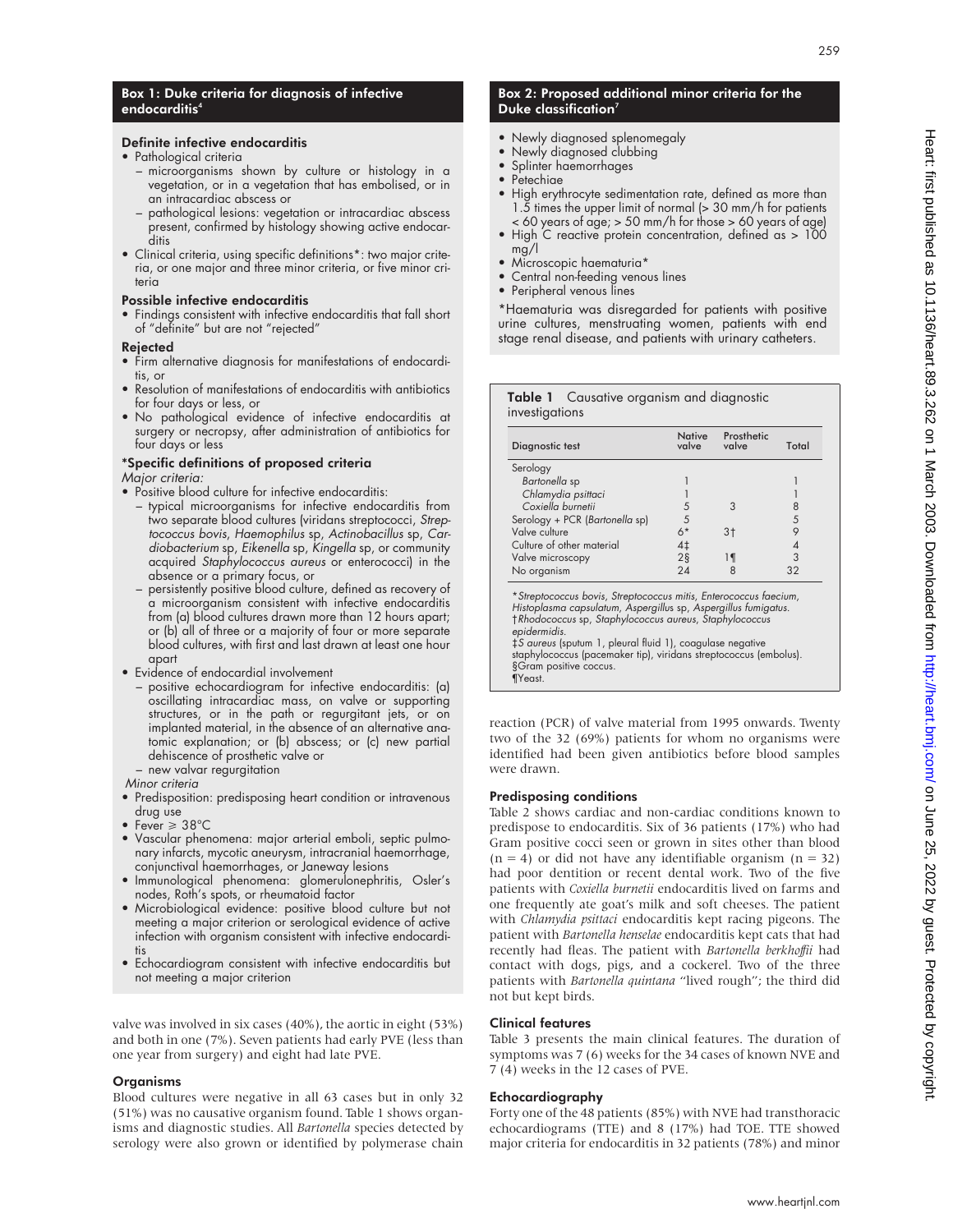| <b>Table 2</b> Conditions predisposing to blood culture<br>negative endocarditis         |                         |
|------------------------------------------------------------------------------------------|-------------------------|
| Condition                                                                                | Number (%)              |
| Cardiac<br>Prosthetic valve<br>Prosthetic valve and previous IE<br>Bicuspid aortic valve | 13(24)<br>2(4)<br>7(15) |

| 4(8)    |  |
|---------|--|
|         |  |
| 3(6)    |  |
| 1(2)    |  |
| 1(2)    |  |
| 1(2)    |  |
| 1(2)    |  |
| 1(2)    |  |
|         |  |
| 3(6)    |  |
| 2(4)    |  |
| 1(2)    |  |
| 23 (48) |  |
|         |  |

criteria in 8 (20%) and was non-contributory in just one case. TOE showed major criteria in two cases where TTE was unhelpful. Thirteen of the 15 patients with PVE had TOE (87%); of these, 10 (77%) met major criteria for endocarditis (four had abscess). One TOE showed only a minor criterion and two were non-contributory.

#### **Complications**

Table 4 lists the complications.

#### Surgery and mortality

Thirty six of the 48 patients with NVE had surgery (75%), of whom 33 survived (92%). Three of the six patients who did not have surgery died. Causes of death in these patients were pancreatic carcinoma, sudden arrest on admission, and heart failure. Two of the three patients who had surgery and died had unrelated causes of death and one died in the operating theatre. Overall mortality in BCNE affecting native valves was 6 of 48 (12.5%) and mortality directly related to surgery was 1 of 36 (3%).

Thirteen of the 15 patients with BCNE affecting prosthetic valves had surgery (87%), of whom two died (15%) of cardiac causes. Both had early PVE (one and two months, respectively) and had emergency valve replacements (one aortic valve and one mitral valve). Two patients with PVE did not have surgery and survived: one was 43 years old, had had a

| Feature                     | Native valve<br>$(n=48)$ | Prosthetic valve<br>$(n=15)$ |
|-----------------------------|--------------------------|------------------------------|
| Fever                       |                          |                              |
| $\geqslant$ 38-<39 °C       | 24 (50%)                 | 6(40%)                       |
| $\geq$ 39°C.                | 9(19%)                   | 3(20%)                       |
| Absent                      | 8(17%)                   | 3(20%)                       |
| Not known                   | 7(15%)                   | 3(20%)                       |
| Cerebral emboli             | 10(21%)                  | 2(13%)                       |
| Splinter haemorrhages       | 9(19%)                   | 3(20%)                       |
| Haematuria                  | 8(17%)                   | 4 (27%)                      |
| Splenomegaly                | 7(15%)                   | 4 (27%)                      |
| "Rash"                      | 6(13%)                   |                              |
| Clubbing                    | 5 (10%)                  |                              |
| Pulmonary emboli            | 4 (8%)                   |                              |
| Peripheral emboli           | 2(4%)                    | 1(7%)                        |
| Subconjunctival haemorrhage | 2(4%)                    |                              |
| Osler's nodes               | 2(4%)                    |                              |
| No immunological/vascular   | 14 (29%)                 |                              |

#### Table 4 Complications in blood culture negative endocarditis

| Complication                         | Native valve<br>$(n=48)$ | Prosthetic valve<br>$(n=15)$ |
|--------------------------------------|--------------------------|------------------------------|
| Heart failure*                       | 24 (50%)                 | 10 (67%)                     |
| Cardiovascular accident <sup>†</sup> | 7(15%)                   | 2(13%)                       |
| Valvar abscess                       | 2(4%)                    | 2(13%)                       |
| Renal failure                        | 2(4%)                    |                              |
| Pulmonary‡                           | 3(6%)                    |                              |
| Coronary artery aneurysm             | 1(2%)                    |                              |
| Peripheral emboli                    | 1(2%)                    | 1(2%)                        |
| Complete heart block                 | 1(2%)                    |                              |
| None                                 | 11 (23%)                 | 1(7%)                        |

prosthetic aortic homograft for seven months, and was cured after two weeks of receiving benzylpenicillin plus gentamicin; the other was 81, had had an aortic prosthesis for nine years, and had *C burnetii* endocarditis. He received doxycycline and rifampin for many months and died of unrelated causes. His antibody titre was still positive when last checked. Surgical mortality in the PVE group was 2 of 13 (15%) and overall mortality 2 of 15 (13%).

#### Analysis of diagnostic criteria in 34 cases of pathologically proven BCNE affecting native valves

Diagnosis of infective endocarditis was pathologically proven in 34 cases: 19 by macroscopic surgical findings, 13 by excised valve histology, and 2 by histopathology of valves at postmortem examination.

The clinical diagnosis of endocarditis was definite according to the Duke criteria in 7 (21%) of the 34 cases, and all were based on one major and three minor criteria. Our modifications of the Duke criteria<sup>7</sup> upgraded probable cases to definite by adding one or more minor criteria to the 14 cases with one major and two minor criteria. In 7 only one criterion was added (erythrocyte sedimentation rate or C reactive protein), in 1 case two criteria were added, in 5 cases three or more criteria were added, and in 1 case four minor criteria were added. These minor criteria were splenomegaly (3), haematuria (4), clubbing (2), splinters (2), rash (1), petechiae (2), and purpura (1) (table 5).

If we consider Duke's modifications of their criteria,<sup>6</sup> 11 of 34 cases would be definite (32%). These 4 new definite cases would be based on considering *Coxiella* serology a major criterion. All 4 of these cases were upgraded by St Thomas' modifications based on minor criteria.

### **DISCUSSION**

These 63 cases of BCNE constituted 12.2% of all cases of endocarditis seen in St Thomas' Hospital between 1975 and 2000. This accords with reported rates of between  $3-23\%$ .<sup>8-16</sup> However, in only 6% of our 63 cases did we fail to detect a

Table 5 Assessment of diagnostic criteria in 34 cases of pathologically proven blood culture negative endocarditis affecting native valves

|                             | Duke<br>criteria | St Thomas'<br>criteria |
|-----------------------------|------------------|------------------------|
| Definite endocarditis       |                  | 7 (21%) 21 (62%)       |
| Two major criteria*         |                  |                        |
| One major ≥3 minor criteria |                  | 21                     |
| Probable endocarditis       | $\cdot$ ') /     |                        |

\*Blood culture positivity is a major criterion.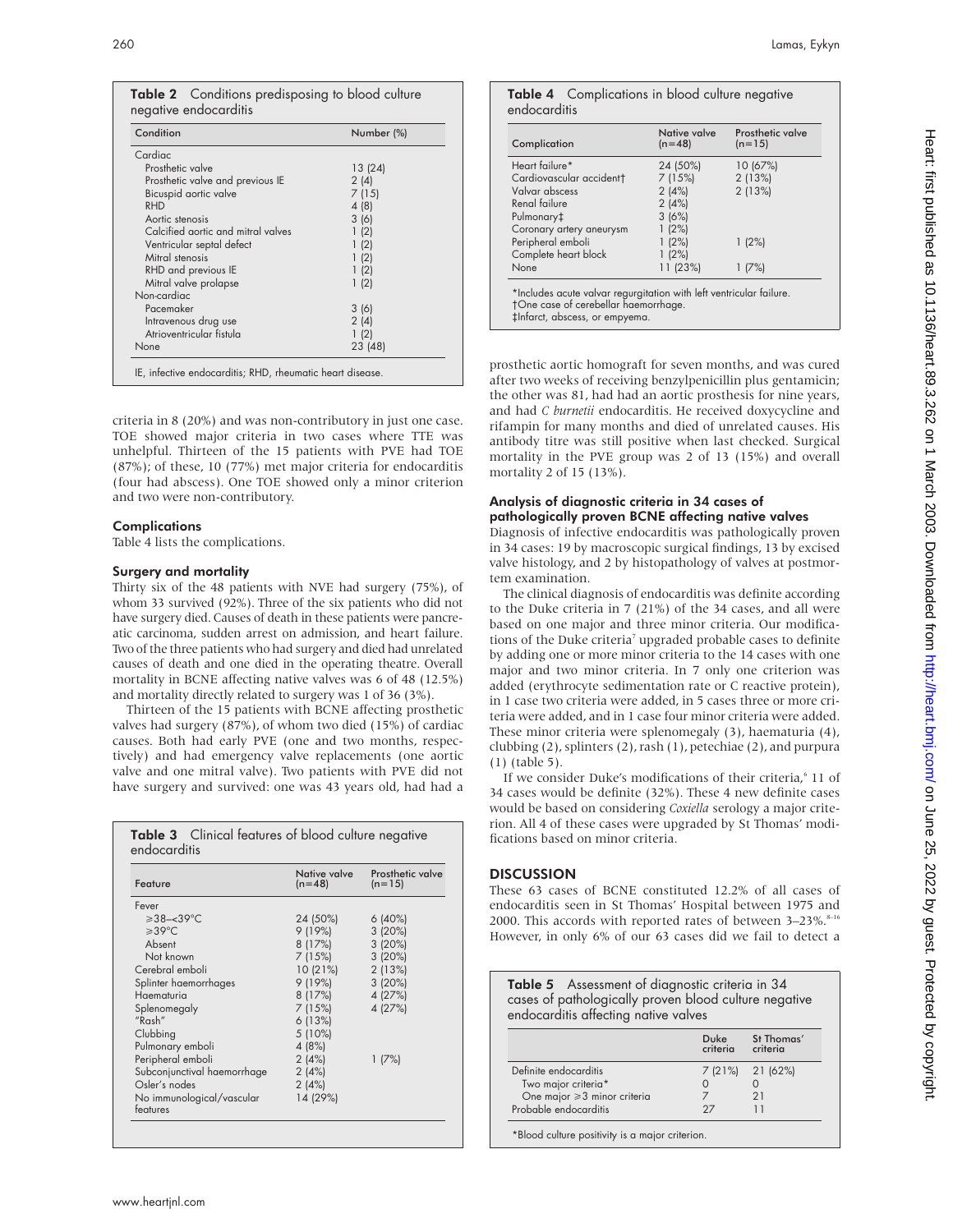causative organism, which suggests that truly negative infective endocarditis is an uncommon diagnosis. In common with other series<sup>2 15</sup> two thirds of our patients in whom Gram positive cocci were seen or grown from sites other than blood (valves, sputum, embolus, or pacemaker wire tip) had received antibiotics, suggesting a staphylococcal or streptococcal cause. Serology to detect antibodies to Gram positive cell walls and broad range PCR on valve material were not performed, but these investigations might have confirmed the identity of the causative pathogen.17–21 PCR amplification of specific gene targets and universal rRNA loci for bacteria and fungi has been done in blood, as well as in valve material from patients with endocarditis,<sup>20</sup> and might have contributed to diagnoses in our series. No studies were done for *Tropheryma whippelii*, another well described cause of BCNE.<sup>22</sup>

The administration of antibiotics, especially aminoglycosides, also influences isolation of *Bartonella* species from blood and valve cultures,<sup>23</sup> but our cases of *Bartonella* endocarditis were diagnosed by serology or PCR of the excised valve, which have higher sensitivity. Nearly one quarter of our cases of BCNE were caused by "atypical" bacteria: *C burnetii* (8 of 63), *Bartonella* species (6 of 63) and *C psittaci* (1 of 3). This is in contrast to the last published series of BCNE where no positive serological results were seen for *Coxiella*, *Legionella* or *Chlamydia* species (*Bartonella* serology was not done).<sup>5</sup> Although cross reaction of *Bartonella* antibodies with *Chlamydia* antibodies is described,<sup>24</sup> our patient with *Chlamydia* antibodies had a strong epidemiological link to *Chlamydia* organisms, as he kept racing pigeons. *C burnetii* and *Bartonella* species are well recognised causes of BCNE,<sup>25-31</sup> and it is estimated that *Bartonella* species cause 3% of all cases of infective endocarditis. Four of our 63 cases (6%) were caused by fungi ("yeast" 1, *Aspergillus* species 2, *Histoplasma capsulatum* 1). This last case has been published.<sup>32</sup> The sensitivity of blood culture in fungal endocarditis was 54% in a review of 270 cases of fungal endocarditis, but fungi caused less than 10% of cases of endocarditis overall.<sup>33</sup>

Prosthetic valves and bicuspid aortic valves were the most frequently infected in our series (24% and 15%, respectively), which is in contrast to the series reported by Pesanti, $2$  with 52 cases of BCNE, in which 50% of the patients had rheumatic heart disease and only 8% had prosthetic valves. Bicuspid aortic valves were not specifically mentioned but they were the most common cardiac locations of NVE in two recent series.<sup>7 11</sup>

Seventeen per cent of patients did not have fever, which is a higher incidence than usually reported with positive blood cultures<sup>6 8-11</sup> but is similar to that of 19% reported by Hoen and colleagues.3 This may be the result of previous administration of antibiotics. Patients with *Coxiella* and *Bartonella* endocarditis are likely to present with low grade or no fever.<sup>25-28</sup> The complications and mortality are similar to recently published series of blood culture positive NVE and PVE.<sup>7 9–12</sup> However, when comparing our series with a recently published series of BCNE,<sup>5</sup> our rate of severe complications such as heart failure and valvar regurgitation was less (50% *v* 78%); the rates of major embolic events (cerebral and pulmonary) were similar (29% *v* 34.4%). The sensitivity of echocardiograms for the diagnosis of endocarditis is similar to that of positive blood cultures.6 8–11 TTE showed a major criterion for endocarditis in 78% of our cases involving native valves; few of these patients had TOE. This is in contrast with our cases of BCNE involving prosthetic valves, where 13 of 15 patients had TOE, which showed major criteria in 78%. TOE is superior to TTE in diagnosing endocarditis in the subgroup of patients with negative blood cultures, as has been shown by Kupferwasser and colleagues<sup>5</sup> studying 32 cases of native valve BCNE, and we agree it ideally should be performed in all of these patients.

Analysis of patients with negative blood culture by the Duke criteria shows that these criteria perform poorly in such patients, which is not surprising since blood culture positivity is a major criterion. This was also shown by Habib and colleagues<sup>15</sup> where 22 of 93 patients with pathologically proven

infective endocarditis were misclassified as possible by the Duke criteria. Twenty one of the 22 patients in this series had negative blood cultures and 19 had one major and two minor criteria. In our series, the Duke criteria diagnosed only 21% of the pathologically proven native valve cases as definite, whereas the St Thomas' modifications diagnosed 64% ( $p < 0.05$ ). This was achieved by the addition of one or more minor diagnostic criteria. It has been previously proposed that serology for *Coxiella* species be considered a major criterion for infective endocarditis.14 If we use Duke's modifications of the Duke criteria<sup>6</sup> we would identify only 32% of pathologically proven native valve blood culture negative cases in the present series. It is our experience and that of others (Raoult D, 9th International Congress on Infectious Diseases, Buenos Aires) that rapidly developing clubbing and splenomegaly are common findings in patients with *Coxiella* and *Bartonella* deep seated infections such as endocarditis, and these features should be considered in the diagnostic criteria for endocarditis (as they were in the Beth Israel criteria). It may be argued that the Duke criteria would have performed better in the present study if TOE had been performed in all the patients, but as has already been pointed out, TOE was done in most PVE cases (13 of 15). TTE performed well in the NVE subset (78% major criteria detected).

In summary, BCNE may be a diagnostic dilemma but in many cases the causative pathogen can be determined. It is important to elicit a history of any previous antibiotic that the patient has taken; serum should always be analysed for antibodies to organisms that cannot be cultured by routine methods such as *C burnetii*, *Bartonella*, and *Chlamydia* species, and if available for antibodies to Gram positive bacterial cell walls; and excised valves or vegetations or other relevant material should undergo microscopy, culture, histopathology, and relevant PCR analysis. Lastly, it should be noted that the Duke criteria and their modifications are unsatisfactory because the yield few definite clinical diagnoses. They require amendments to accept serology for organisms besides *Coxiella* species as a major criterion and they should incorporate additional minor criteria, as has already been suggested.

### .....................

### Authors' affiliations

**C C Lamas, S J Eykyn,** Department of Infection, North Wing, 5th floor,<br>St Thomas' Hospital, Lambeth Palace Road, London SE1 *7*EH, UK

#### REFERENCES

- Osler W. Chronic infectious endocarditis. QJM 1909;2:219.
- 2 Pesanti EL, Smith IM. Infective endocarditis with negative blood cultures: an analysis of 52 cases. Am J Med 1979;66:43–50.
- 3 Hoen B, Selton-Suty C, Lacassin F, et al. Infective endocarditis in patients with negative blood cultures: analysis of 88 cases from a one-year nationwide survey in France. *Clin Infect Dis* 1995;**20**:501–6.<br>4 **Durack DT**, Lukes AS, Bright DK, and the Duke Endocarditis Service.
- New diagnostic criteria for diagnosis of infective endocarditis: utilization of specific echocardiographic findings. Am J Med 1994;96:200–9. 5 Kupferwasser LI, Darius H, Muller AM, et al. Diagnosis of
- culture-negative endocarditis: the role of the Duke criteria and the impact of transesophageal echocardiography. Am Heart J 2001;142:146–52.
- 6 Li JS, Sexton DJ, Mick N, et al. Proposed modifications to the Duke criteria for the diagnosis of infective endocarditis. Clin Infect Dis 2000;30:633–8.
- 7 Lamas CC, Eykyn SJ. Suggested modifications to the Duke criteria for the clinical diagnosis of native valve and prosthetic valve endocarditis: analysis of 118 pathologically proven cases. Clin Infect Dis 1997;25:713–9.
- 8 **Bouvet A**. Human endocarditis due to nutritionally variant streptococci: Streptococcus adjacens and Streptococcus defectivus. Eur Heart J 1995;16(suppl B):24-7
- 9 Sandre RM, Shaffran SD. Infective endocarditis: review of 135 cases over 9 years. Clin Infect Dis 1996;22:276–86.
- 10 Hogevik H, Olaison L, Andersson R, et al. Epidemiologic aspects of infective endocarditis in an urban population: a 5 year prospective study.<br>*Medicine (Baltimore)* 1995;**74**:324–39.
- 11 Choudhury R, Grover A, Varma J, et al. Active infective endocarditis observed in an Indian hospital 1981–1991. Am J Cardiol 1992;70:1453–8.
- 12 Hoen B, Vandenesch F, Le Moing V, et al. Changing profile of infective endocarditis: results of a one year survey in France [abstract]. 6th International Symposium on Modern Concepts in Endocarditis and Cardiovascular Infections,Barcelona, 2001.